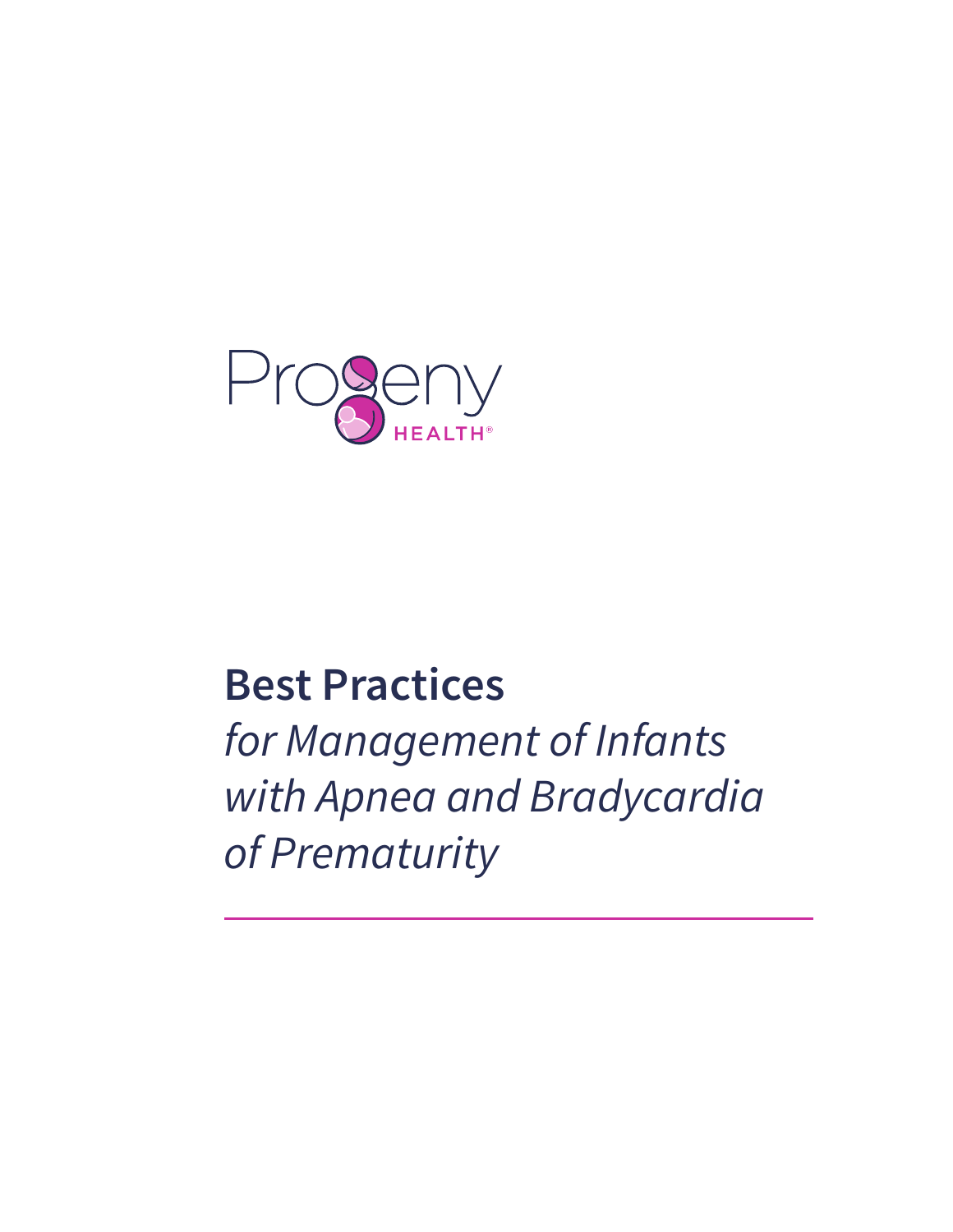

#### **Definition**

Apnea of prematurity (AOP) is commonly experienced by premature infants with an incidence inversely correlated with gestational age at birth. Nearly all babies less than 28 weeks of gestational age (GA) have this diagnosis, with 85% of those born at 30 weeks and 20% of those born at 34 weeks also experiencing AOP (Eichenwald 2016). Studies have shown that events may persist in many babies, at least until the completion of 43-44 weeks post-menstrual age (PMA). These events can persist despite an "apnea-free" period of observation while in the hospital prior to discharge.

Nearly all babies less than 28 weeks of gestational age have this diagnosis

An apneic spell is usually defined as a cessation of breathing for 20 seconds or longer or a shorter pause accompanied by bradycardia (<100 beats per minute), cyanosis, or pallor. A clinically significant bradycardia is a heart rate less than 80 bpm for 5 seconds or more. (Eichenwald 2016, Guidelines for Perinatal Care 2017, Eichenwald 2017)

Underlying conditions, such as sepsis or anemia, that may cause apnea should be considered and excluded prior to making the diagnosis of AOP. Infants born less than 35 weeks of gestation should be observed for clinically significant apnea and managed accordingly. In addition to chest wall impedance, heart rate and pulse oximeter monitoring should be performed on infants at risk for AOP.

Apnea of Infancy refers to infants greater than 37 weeks gestational age at the onset of apnea. These events typically are associated with other etiologies. (Benitz 2015)

#### **Management**

Prolonged or frequent events (defined as apnea >20 seconds and/or bradycardia with a heart rate 80 for at least 5 seconds) warrant evaluation to exclude underlying conditions and, if none are identified, treatment for AOP may be initiated. (Abdel-Hady 2015)

Pharmacologic measures such as methylxanthine therapy, particularly caffeine citrate, are often added to the treatment regimen if significant events persist. After the loading (20 mg/kg) and maintenance doses (5-10 mg/kg/day) of caffeine are ordered, additional boluses and maintenance dose adjustments may be required if apnea persists (Eichenwald 2016, Abdel-Hady 2015). Caffeine is the preferred prophylactic agent to prevent apnea of prematurity because of its longer half-life, wider margin of safety, and lower frequency of adverse effects when compared to theophylline (Henderson-Smart 2010). In addition to the benefit of acutely treating apnea of prematurity, long-term randomized-controlled Caffeine for Apnea of Prematurity (CAP) Trials have shown lower incidence of bronchopulmonary dysplasia (BPD), defined as oxygen treatment at 36 weeks postmenstrual age. In addition, there is long-term neurodevelopmental safety and potential efficacy for reduced motor and visual impairments as late as 11 years of age. (Schmidt 2007, Schmidt 2012, Schmidt 2017, Mürner-Lavanchy 2018, Lodha 2019)

Non-pharmacologic measures may include the application of air flow via nasal cannula and/or the addition of supplemental oxygen if hypoxemia exists. These measures may be useful in infants corrected to greater than 34 weeks GA, so discharge is not delayed awaiting caffeine clearance. Thermoregulation, infant positioning, and airway patency should be optimized.

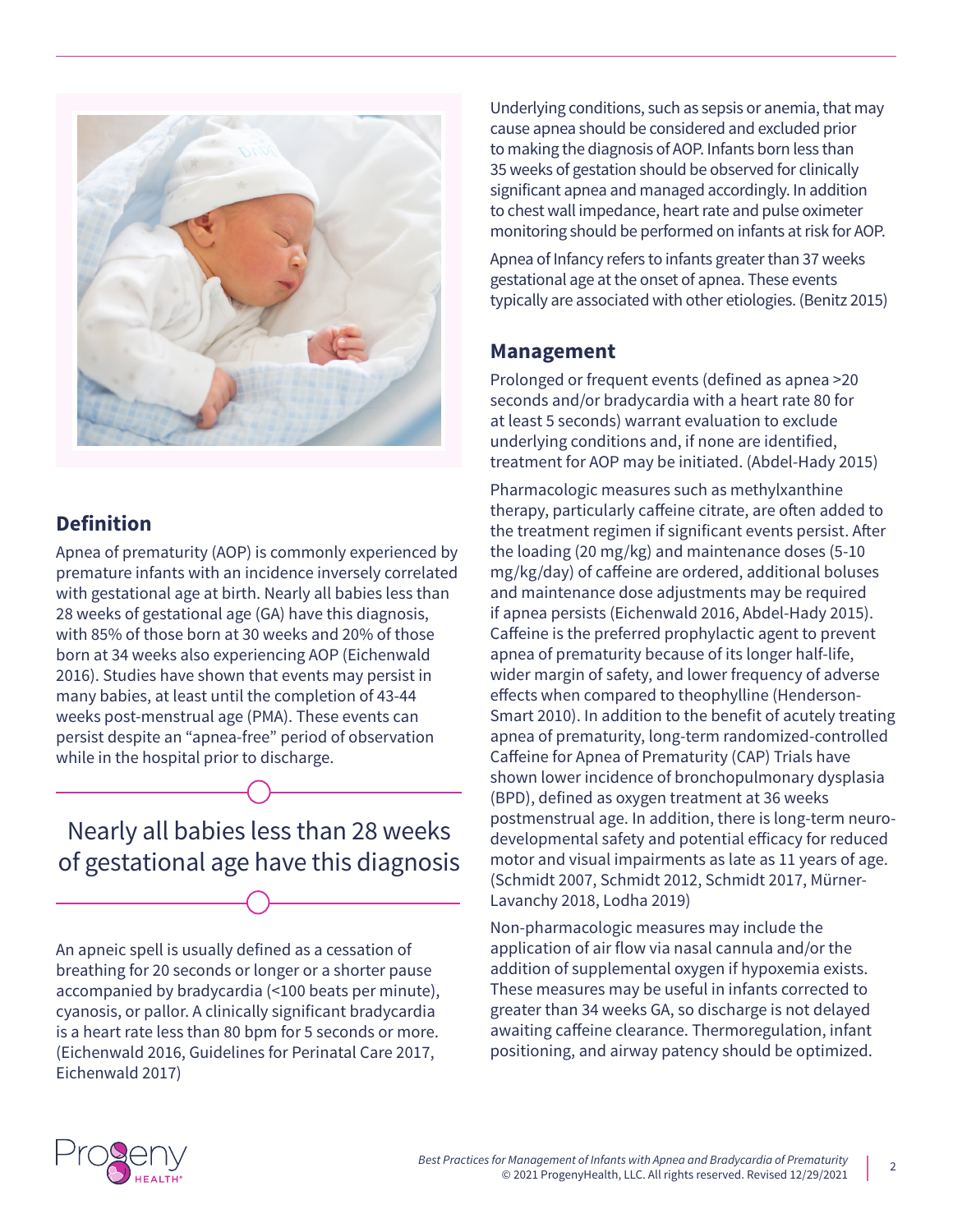Higher positive pressures (i.e. Nasal Continuous Positive Airway Pressure (NCPAP), High-flow nasal cannula (HFNC), Nasal Intermittent Positive Pressure Ventilation (NIPPV), or mechanical ventilation) may be indicated if events are severe and persistent and are not responding to other interventions. Red blood cell transfusions are sometimes prescribed in the presence of significant anemia with persistent and/or severe apnea, despite therapeutic caffeine levels.

A trial of discontinuation of caffeine should be considered at 33 weeks PMA or after a five day period with minimal or no events (off positive pressure), whichever comes first (Eichenwald 2016). Routine monitoring of caffeine levels is not necessary since monitoring for clinical symptoms has been shown to be more effective (Eichenwald 2016).

Procedure or care related events, or events that occur during feeding, must be distinguished from AOP and managed accordingly. Gastroesophageal reflux or suck/swallow incoordination are common conditions experienced by premature infants and are not associated with, nor contribute to, apnea of prematurity (Slocum 2009). Anti-reflux medications (i.e., antacids, prokinetic agents, proton-pump inhibitors) are not recommended in the neonate due to ineffectiveness and potential treatment complications of affecting the gastrointestinal tract adversely (Eichenwald 2016, Ho 2015, Tipnis 2009, Smith 2016).

An event-free period of up to 5 days for a preterm infant is a reasonable timeframe to demonstrate cardiorespiratory stability before safely discharging to home. (Coughlin 2020) The specific event-free period may need to be individualized for some infants depending on the gestational age at birth and the nature and severity of recorded events (Eichenwald 2016). Lorch et al., recognized that a longer countdown period (i.e., 7 days) may be appropriate for infants born at 26 weeks or less (Lorch 2011).

An event-free period of up to 5 days for a preterm infant is a reasonable timeframe to demonstrate cardio-respiratory stability

Due to the long half-life of caffeine, the infant should continue to be monitored for five days after caffeine treatment has been discontinued (Darnall 1997, Dabin 2020) and for those born at 26 weeks gestational age or less, 7 days may be warranted.

A 5 day watch is not needed with feeding-related events. Many experts do not count feeding-relating episodes in determining when to discharge these infant due to these types of events having a different pathophysiology than a true apnea/bradycardia event (Eichenwald 2016, Coughlin 2020, Slocum 2009). Oral feeding-related events should not preclude discharge (Coughlin 2020). Depending on the severity of the feeding-related event and the intensity of any possible intervention needed, consider a shorter observation period than 5 days.

#### **Discharge Planning**

The discharge of infants with a history of apnea can be challenging for the clinician, given the lack of clinical consensus. There may be variations in properly defining a true apnea, bradycardia or desaturation event (The Joint Commission Journal on Quality and Patient Safety 2016). There is also wide variation in the timing of caffeine discontinuation, despite recommendations from the Committee on Fetus and Newborn (2016), as mentioned above. Because caffeine has a long halflife, and to avoid unnecessary delays, it needs to be discontinued before the infant is ready to be discharged.

Monitoring for clinical symptoms is more important than testing caffeine levels. It has been shown that monitoring of routine caffeine levels was not contributory to management (Eichenwald 2016), and it should not affect discharge. Research shows that caffeine has a half-life range of 62 to 112 hours in neonates (Doyle 2016). A 5 day observation time period is reasonable to demonstrate cardio-respiratory stability before a safe discharge from the hospital.

Pneumocardiograms (PCGs) are not recommended in identifying which neonates should be discharged with a home monitor. PCGs have a high false-positive rate and cannot accurately predict the occurrence of severe apnea or death (American Academy of Pediatrics Committee on Fetus and Newborn 2008). Since PCGs are not appropriate for routine screening, they are not an acceptable reason to delay discharge from the hospital (Ho 2015).

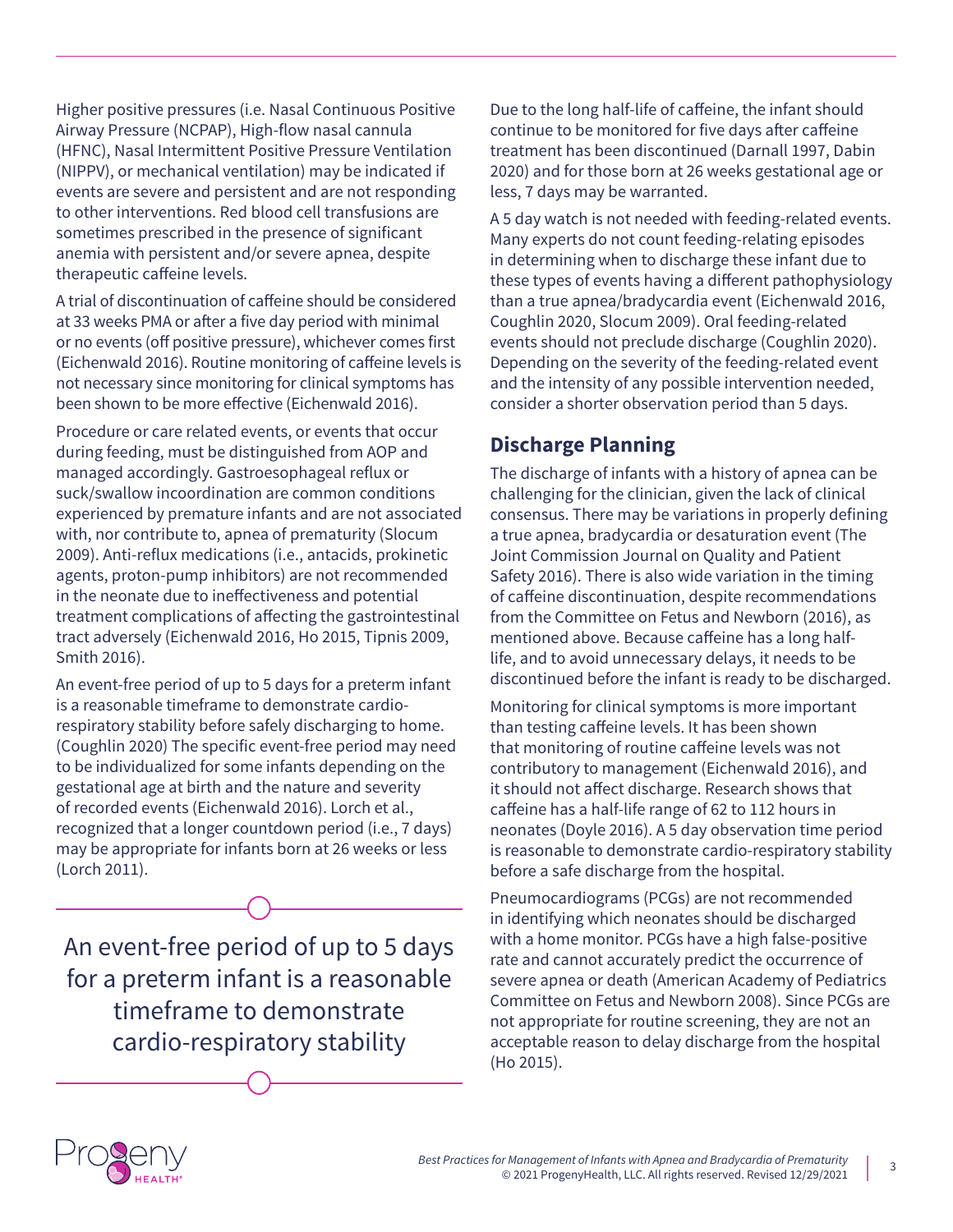

Infants who have been observed for an extended apneafree or event-free period of time should be discharged without a monitor (Lorch 2011). The event-free period of time may vary based on the infant's gestational age at birth and characteristics of the recorded events. (Eichenwald 2016)

Home cardio-respiratory monitors may be used to facilitate the discharge of stable premature infants who manifest occasional mild or self-resolved "events," without cyanosis or respiratory distress. Infants requiring ongoing caffeine therapy may be considered for discharge with a monitor.

Home apnea monitors would also be appropriate for neonates who have respiratory technology-dependency (low-flow nasal cannula, ventilator, tracheostomy with collar, gastrostomy, etc.), unstable airways, rare medical conditions affecting regulation of breathing, or symptomatic chronic lung disease issues (Farrell 2002, Ramanathan 2001, Silvestri 2005, Zupanic 2003).

The American Academy of Pediatrics recommends against the use of commercial or store-bought high-tech baby monitors (Moon 2016). Parents should understand that the use of a home monitor has not been demonstrated to reduce the rate of SIDS, even in premature infants (Finer 2006, Ramanathan 2001, Moon 2016)

CPR training for parents and caregivers is highly recommended prior to discharge. Hospitals should ensure that training occurs in the facility, or that adequate instructional materials are provided, before discharging the infant.

## Events associated with feedings need not delay discharge

#### **References**

- 1. Abdel-Hady H et al. Caffeine therapy in preterm infants. World J Clin Pediatr. 2015; 4(4): 81–93.
- 2. American Academy of Pediatrics Committee on Fetus and Newborn. Hospital discharge of the high-risk neonate. Pediatrics. 2008; 122:1119-1126.
- 3. Benitz WE; Committee on Fetus and Newborn, American Academy of Pediatrics. Hospital stay for healthy newborn infants. Pediatrics. 2015 May;135(5):948-953.
- 4. Coughlin K et al. Reducing Variation in the Management of Apnea of Prematurity in the Intensive Care Nursery. Pediatrics February 2020, 145 (2) e20190861
- 5. Dabin J et al.; Wide variation in caffeine discontinuation timing in premature
- 6. Darnall R et al. Margin of safety for discharge after apnea in preterm infants. Pediatrics 1997; 100:795-801.
- 7. Doyle J, et al. Apnea of prematurity and caffeine pharmacokinetics: potential impact on hospital discharge. J Perinatol. 2016;36(2):141–144.
- 8. Eichenwald EC and AAP Committee on Fetus and Newborn, AAP Clinical Report: Apnea of Prematurity. Pediatrics 2016; 137. DOI: 10.1542/peds.2015-3757.



*Best Practices for Management of Infants with Apnea and Bradycardia of Prematurity* r management or infants with Aphea and Bradycardia or Prematurity (1986)<br>© 2021 ProgenyHealth, LLC. All rights reserved. Revised 12/29/2021